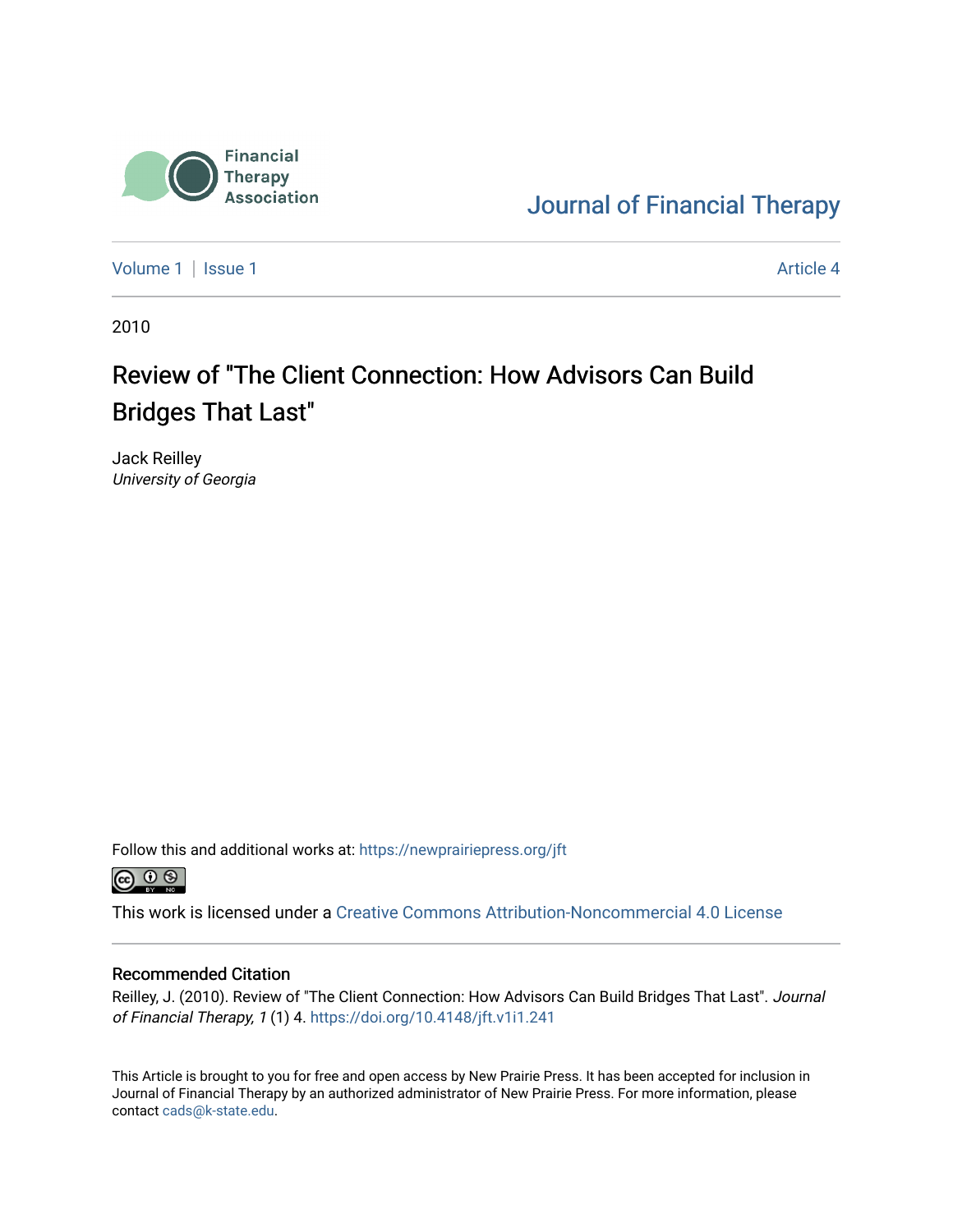## **Book Review**

# The Client Connection: How Advisors Can Build Bridges That Last

### **Jack Reilley<sup>1</sup>**

*University of Georgia*

Mellan, O. & Christie, S. (2009). *The Client Connection: How advisors can build bridges that last.* The National Underwriter Company, 224 pp., \$39.99.

In their book, titled *The Client Connection: How Advisors Can Build Bridges That Last*, Olivia Mellan and Sherry Christie have done an outstanding and comprehensive job of addressing important current issues affecting the financial planning profession. Although not a long book, the authors are able to comprehensively address topics associated with client relationship building. Their writing style is accessible, appropriate for novice and seasoned professionals alike. While there are 23 chapters in total, the material is organized under seven headings that form the overarching framework for the material presented. Overall, in the opinion of this reviewer, the authors did a nice job of connecting various ideas and concepts that might otherwise have seemed disconnected without this framework. The following review provides a glimpse of each section of the book.

*All in the Family* (part 1, chapters 1-3) approaches the issue of how our parents influence the money scripts of both advisors and clients. The manner in which children mature and approach money is heavily influenced by the relationships and money cues they receive from their parents. This section includes an interesting discussion about siblings and the money issues that can impact their relationships, and also what a financial planner can do to mitigate this tension. Additional depth might have been achieved by including information detailing how children's money scripts are affected in single-parent households, as many children are raised by one parent. This section of the book will definitely have many financial planners reflecting on their own communication styles,

 $\overline{a}$ 

<sup>1</sup> Contact Information: Jack Reilley, Graduate Student, Family Financial Planning Program, Department of Housing & Consumer Economics, University of Georgia. Email: jwr7359@yahoo.com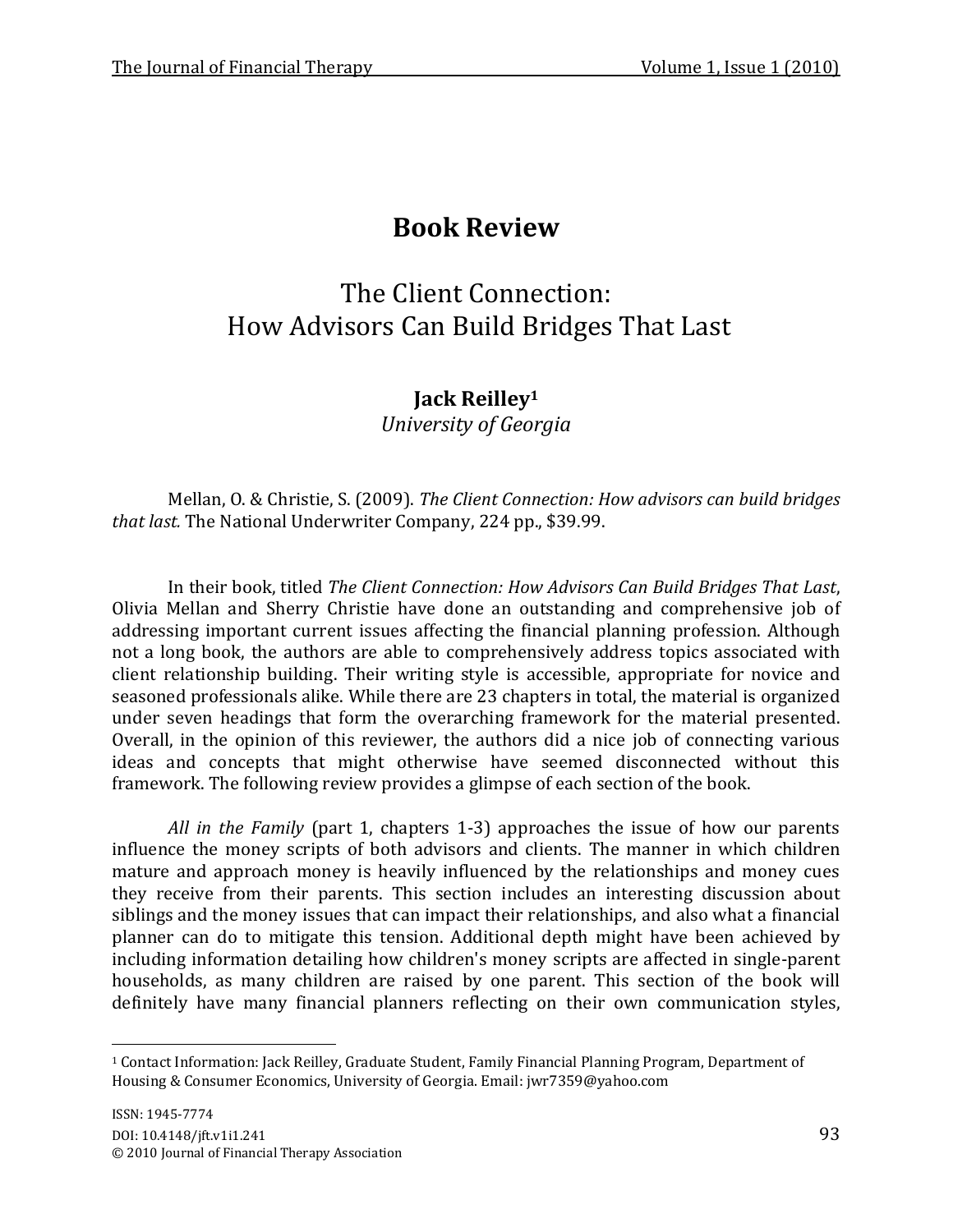#### The Client Connection: How Advisors Can Build Bridges That Last

family experiences, and how the two have shaped their approach to managing financial affairs, both personally and professionally. These chapters are thought-provoking.

The next section of the book, titled *In Dealing with Differences* (part 2, chapters 4-7), addresses stereotyping, the higher salary earner, risk behavior, and minority issues. The reader is advised to be prepared to put first impressions aside and cultivate their listening skills, or they risk of making a less than favorable impression with a client who is stereotyped; this is sage advice for any relationship. The higher wage earner often believes that they should have more say in how family money is spent. Consequently, control over household money may become a point of contention in relationships. Power sharing agreements are proposed to alleviate anxieties associated with disparities in wages, regardless of who earns more in the family. It was fascinating to read about eye formation in children and how even as infants, girls are more likely to focus on faces, while boys focus on moving objects. Maybe this helps explain differences in investment behavior and why women tend to select investments and stay with them while men tend to have higher turnover in investments. The authors did well when they broached the topic of Latino and African-American investors. Changing demographics, and the blending of ethnic groups, will require financial planning professionals to better understand the needs and desires of clients who hold minority status. Developing sensitivity is an integral step in this process. Having personally spent a lot of time with both groups, I fully appreciate the authors' comments about the challenges these two groups present to current and particularly future financial planners.

*Changes* (part 3, chapters 8-12) addresses issues as they pertain to other minority groups, individuals and change, emotional rescue, and sustainable growth. Minorities of Middle Eastern and Asian origin were discussed in this section. Developing a "Beginner's Mind," learning to listen, being the student instead of the teacher, showing respect, not assuming, and staying in touch are just a few of the pearls of wisdom shared with the reader. All seem like common sense, but it is important that they are emphasized. This section would have benefitted greatly if more information was available to learn about other groups of people who hold minority status, but it is reasonable to assume that this shortage of information is due to its lack of availability, rather than its deliberate exclusion.

The authors offer Prochaska's Transtheoretical Model of Change as a potential tool to help financial planners assist their clients "move more smoothly'' through decision stages. As both a reviewer and student of the financial planning process, I believe that few financial planners possess the skill set necessary to identify the different stages of this model. As such, financial planners would better serve their clients by consulting a professional therapist. From *Changes,* the authors transitioned to *Therapeutic Finance,* and here readers are first introduced to the blending of financial planning and therapy, which is defined as, "a program integrating money psychology with financial planning [that] can effect real change." This is a novel concept. The client better understands his or her money scripts and the financial planner learns information that allows him or her to better understand the money decisions of the client. Understanding and appreciating this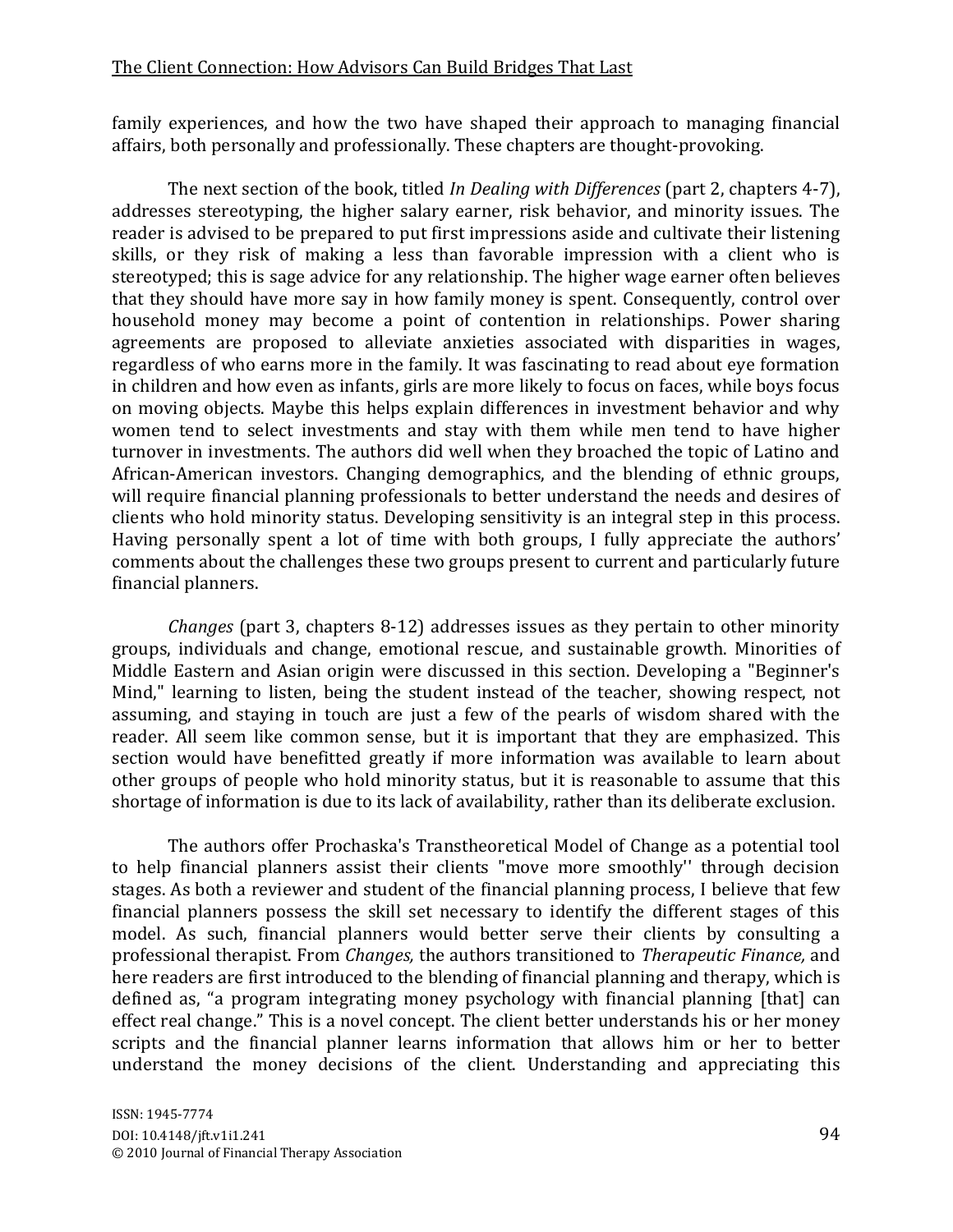powerful combination presents the financial planner with an invaluable tool for assisting the client in making better financial decisions. The marriage of these skills seems to be especially critical in the 21st century, as clients and financial planners alike have had to reconsider how to conduct business in the wake of two economic downturns in less than a decade.

*Power of Alliance* is by far one of the most important concepts covered in the book, as it is critical to the success of any financial planner. Without this connection, an optimal relationship between client and practitioner will be unattainable. Another important point was the importance of knowing your limits, admitting when you "are in over your head,'' and realizing when you are unable to assist the client. The authors recommend that planners admit that there are major differences between when counseling, coaching, and therapy are warranted. In turn, advisors need to then find the right professionals to help support client outcomes. Lastly, comments on growing your firm are explored. While most readers will agree that issues pertaining to running an office need to be addressed, the placement of this information seemed a bit off.

*Managing Stress* (part 4, chapters 13-15) focuses on different techniques financial planners can use to handle their daily stress loads, to deal with diversity, and the need to be grateful. Exercising, meditation, partaking in hobbies, cultivating friendships, volunteering, and taking time to relax in beautiful settings include some of the authors' recommendations for coping with stress. Everyone copes with hard times differently and the September 11, 2001 terrorist attacks provided an example of how people were impacted by tragedy. Adversity can be a traumatizing or galvanizing force, so the planner has to be ready to help their clients stay on track to meet objectives. This is accomplished by providing direction and objective feedback along the journey. Rounding out this section was a discussion on gratitude and how to encourage clients to focus on the positive. Five techniques were quoted to help clients and planners promote appreciation and gratitude.

The next section—*The Right Thing to Do* (part 5, chapters 16 and 17)—addresses relationships among colleagues and clients, and how to address lies. The authors devote a lot of time to the issue of transference and how to identify and manage it. Mellan and Christie argue that once you become emotionally involved with a co-worker or client, your objectivity is altered. It is far better to have foresight and decide early on how to manage issues of the heart, than have hindsight and gain experience from the school of hard knocks. Once a questionable relationship is uncovered, it has the potential to negatively impact personal and professional relationships, as well as one's career. Sharing sensitive information with colleagues and close friends in the workplace is also potentially damaging. Planners should be careful what information they share in the workplace and with whom it is shared. Our clients and colleagues quickly see if we "walk the walk and talk the talk."

*Who're You Calling Old* (part 6, chapters 18 -20) looks at aging issues and the babyboomer segment of the U.S. population. Growing older signifies certain compromises, but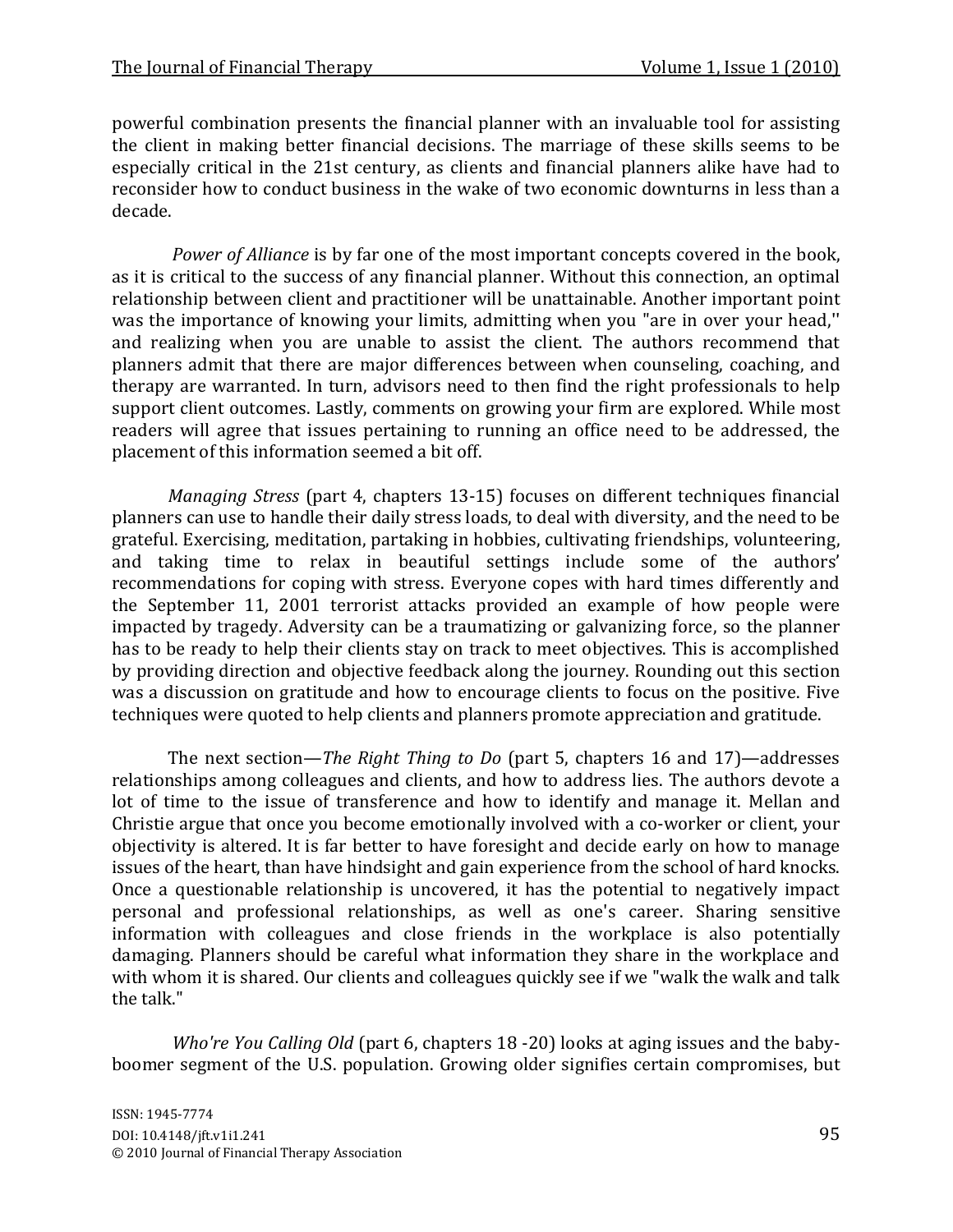#### The Client Connection: How Advisors Can Build Bridges That Last

that does not mean that individuals cannot live productive lives. Planners can help clients learn to live with the reality of their portfolios, and with good planning, learn to live comfortably with what they have. As a baby-boomer, I found myself nodding my head in agreement as Mellan and Christie touched upon the differences between the distinct age groups of the baby-boomers. Juggling personal health issues, and those of their parents, education for children, and facing the realities of retirement occupy the thoughts of most baby boomers as they get closer and closer to retirement.

The last section, *Passing the Torch* (part 7, chapters 21-23), was written in a way that introduced how children and their parents discuss money issues, family retreats, and philanthropy. Everyone should develop a will and parents need to communicate to their children what to expect once they pass away. Teaching money skills, and developing a comfort zone to discuss financial affairs, are what every family should strive to establish within the family circle. Some advisors may be skeptical about the recommendation of promoting retreats and getting families together to discuss what is really being passed from one generation to another. This is something that the vast majority of financial planning firms may never have to address, or choose not to address. Philanthropy, on the other hand, takes many different forms. Philanthropy is not just the rich bequeathing assets to a charity or foundation, although it is easier to see how philanthropy appeals to a much larger audience of clients, as it can be any donation, act of volunteering, or simply the desire to help a cause.

Few of the topics presented in this book are new to the profession. Regardless, these topics still deserve mention. How many planners forget the "little big things" that form the foundation of any successful relationship? Without a solid base consisting of trust, active listening, understanding, ethics, and putting your client's financial well-being before your own, the effectiveness of a planner's work will be most assuredly compromised.

Olivia Mellan and Sherry Christie have done a tremendous job of highlighting many of the ever-present issues that challenge the financial planning professional. It is more than apparent that they speak from first-hand experience. In addition, they further strengthened their work by demonstrating how multiple disciplines complement the financial planning process. The authors reference numerous financial planning organizations, in addition to their own work, to further enhance the message of the book. They have also lead by example by building bridges to clients and the industry, thereby providing the reader with a true example of what they preach.

The financial planner/advisor is in the business of building relationships (i.e., bridges) and some will be stronger than others. Many will be simple bridges with short spans and solid buttresses, while others will be multi-leveled, multiple-lane engineering feats. It almost seems that the interrelatedness of many of the topics suggests that a weblike structure would be more fitting. Regardless, the success of any financial planning organization may depend heavily on the strength of the underlying planner-client